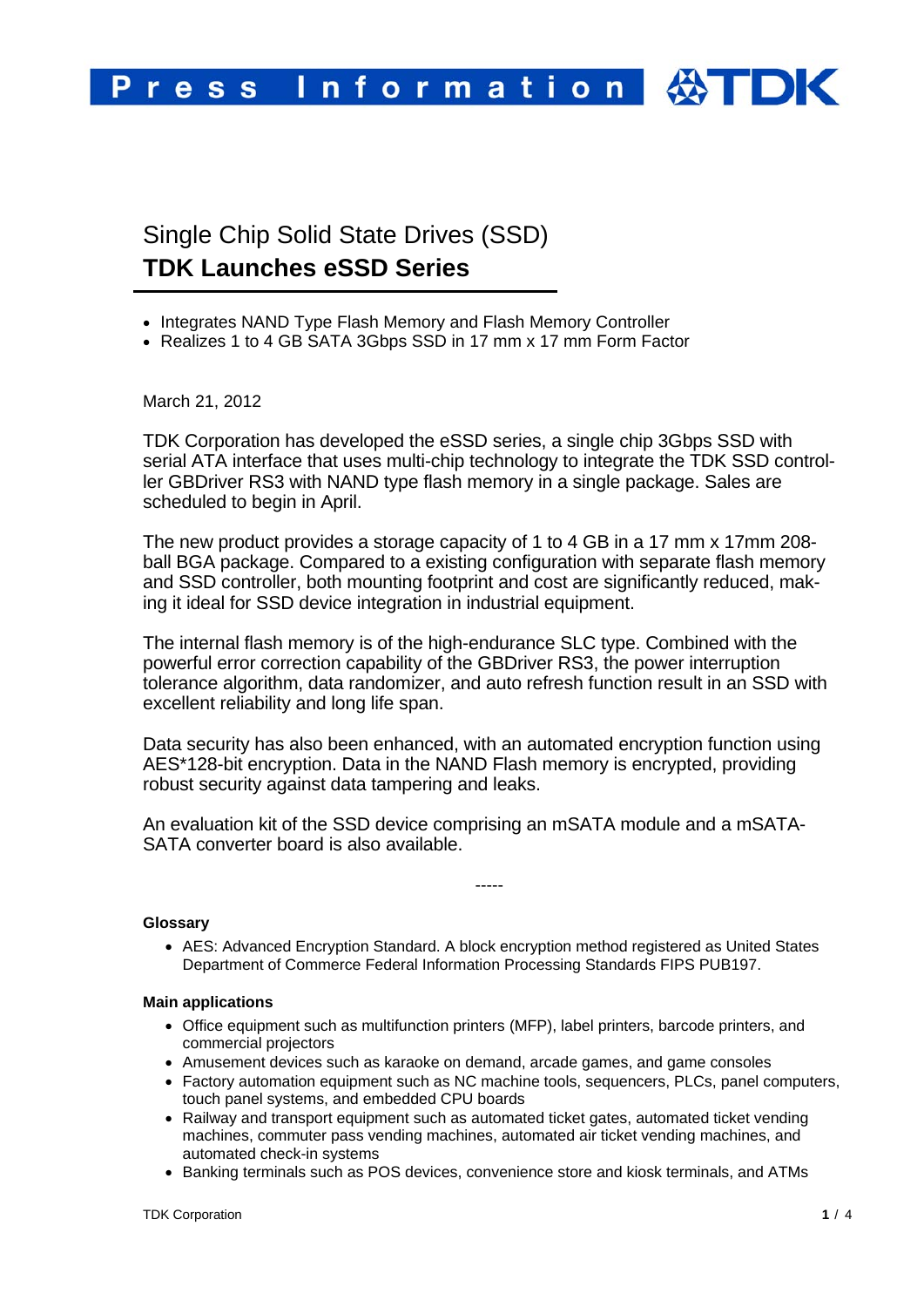- Medical and measuring instruments such as diagnostic imaging systems, cardiography equipment, blood analysis equipment, medical PCs, and electronic records systems
- Communications and broadcasting equipment and information system devices for base stations such as third-generation mobile phone data communications systems
- Security terminals and security devices such as digital signage, entry control systems, and monitoring cameras
- Disaster prevention related equipment such as earthquake early warning systems and household fire detectors
- Audio-visual devices such as digital cameras, video cameras, smart TVs, Blu-ray TVs, Blu-ray disc players, Blu-ray disc recorders, set-top boxes (STB), and communication satellite broadcast tuners
- Thin client PCs and mobile Internet devices (MID), netbooks and other ultra-mobile PCs (UMPC)
- Automotive devices such as car navigation systems, portable navigation devices (PND), digital tachographs, data loggers, drive recorders, and rear view monitors

#### **Main features and applications**

# **1. Integrates NAND Type Flash Memory and SSD Controller Using MCP Technology**

Storage capacity of 1 to 4 GB realized in a 17 mm x 17mm 208-ball BGA package.

#### **2. Host Interface**

 Compliant with Serial ATA Standard Revision 2.6. Compatible with Gen1:1.5 Gbps, and Gen2:3.0 Gbps. Supports read access speeds up to 55 MB/sec and write access speeds up to 30 MB/sec. (4 GB type, measured with Crystal Disk Mark 2.2. Actual speeds depend on the system environment.)

#### **3. Single Level Cell (SLC) NAND Type Flash Memory**

Combination of SLC memory with the TDK flash memory controller GBDriver RS3 implementing the TDK "SMART SWAP" algorithm for global static wear leveling results in an SSD device with long life span.

# **4. TDK SSD Controller GBDriver RS3**

The product uses the NAND type flash memory controller GBDriver RS3 developed by TDK, offering the following technology features for enhanced reliability.

#### **4.1 Global static wear leveling**

 TDK's global static wear leveling algorithm counts the number of times each memory block is rewritten (erased) and replaces blocks uniformly. Static blocks such as OS/FAT are also periodically leveled, which drastically improves the lifespan of the installed flash memory. The 4 GB type for example supports 786 million rewrite cycles. Even at a rate of 2.5 rewrites per second, this equates to an expected service life of 10 years.

#### **4.2 Power interruption tolerance algorithm**

 A proprietary algorithm reduces the risk of collateral data errors such as corruption of data other than the data being written if power is interrupted when writing data.

# **4.3 Error correction and recovery**

 15-bit error correction capability together with an auto recovery function correct bit errors automatically when reading data repeatedly (read disturbance errors).

#### **4.4 Data randomizer function**

Data patterns are automatically randomized during the write process, to minimize the risk of bit errors due to writing the same data repeatedly.

# **4.5 Auto-refresh function**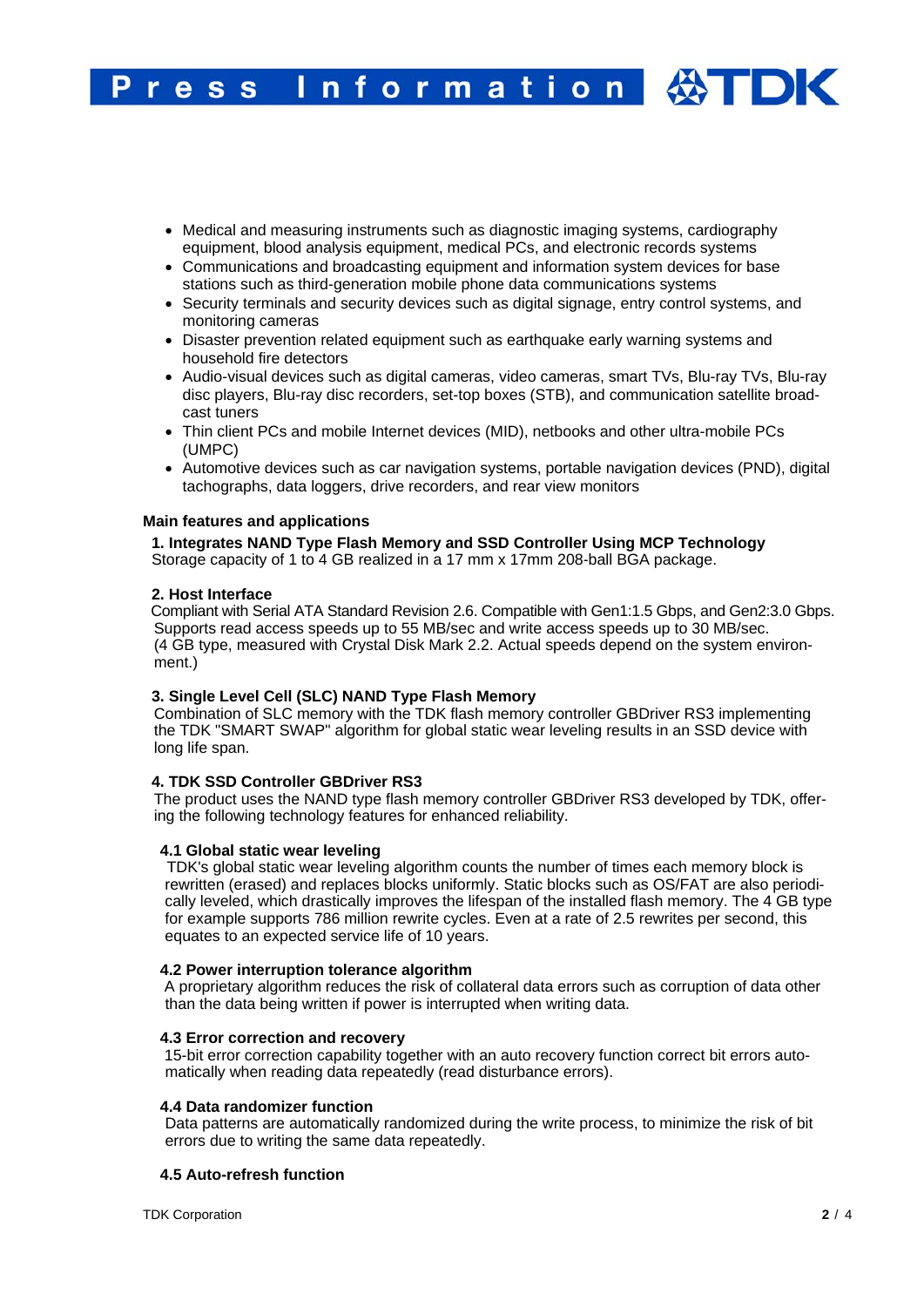Information 公TDK ress

While there is no access by the system, internal data are automatically refreshed. This function is paused during access, so there is no delay in response.

# **4.6 Automated encryption using 128-bit AES**

The integrated 128-bit AES encryption function automatically encrypts data and writes it to the NAND flash memory, preventing leaks of and tampering with personal data and confidential information.

## **4.7 Other functions**

- (a) Total sector number setting function (clipping function)
	- The number of logical blocks allocated to a data area can be adjusted up or down in individual block units. For example, the number of times data can be written to the flash memory can be increased by reducing the number of logical blocks in the data area. Conversely, in the case of applications that do not require an extended life span, the memory capacity can be maximized by increasing the number of logical blocks in the data area.
- (b) Protection function Incorporation of an ATA standard protection function allows customers to set and remove a password to implement independent authentication and protect important data.
- (c) SMART command support

The number of times all memory blocks are rewritten (erased) can be obtained using SMART Command, which allows for easy determination of the flash memory status and facilitates appropriate life span management.

#### **5. Solution Support**

TDK has independently developed and marketed the GBDriver series of NAND Flash memory controllers since 2000 and provides technical support to customers in Japan and overseas backed up by its advanced proprietary technologies, including dispatch of field application engineers and support for implementation of reliability monitoring functions.

-----

**About TDK Corporation** 

TDK Corporation is a leading electronics company based in Tokyo, Japan. It was established in 1935 to commercialize ferrite, a key material in electronic and magnetic products. TDK's current product line includes passive components, magnetic application products as well as energy devices, flash memory application devices, and others. TDK today focuses on demanding markets in the areas of information and communication technology and consumer, automotive and industrial electronics. The company has a network of design and manufacturing locations and sales offices in Asia, Europe, and in North and South America. In fiscal 2011, TDK posted total sales of USD 10.6 billion and employed about 88,000 people worldwide.

-----

-----

You can download this text and associated images from www.global.tdk.com/news\_center/press/aah38800.htm.

TDK Corporation **3** / 4